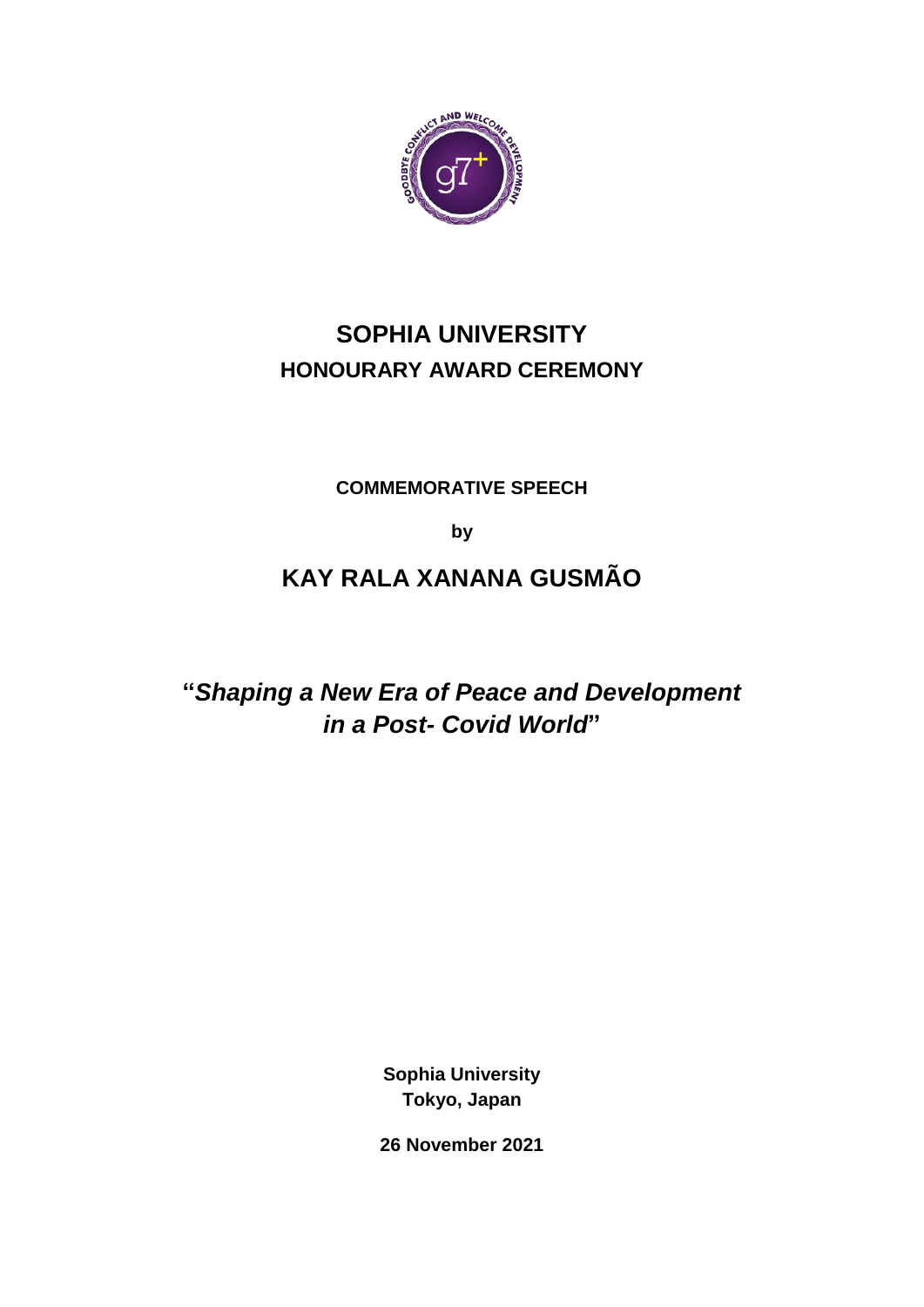H.E. Prof. Dr. Yoshiaki Terumichi, President of Sophia **University** 

H.E. Prof. Dr. Tsutomu Sakuma S.J., Chancellor of Sophia School Corporation

H.E. Prof. Dr. Shintaro Fukutake, Professor of Faculty of Global Studies

Excellencies, Members of the Academic Council, Faculties and Departments from Sophia University,

Distinguished Guests,

Ladies and Gentlemen,

Dear Students,

I would like to start by thanking the Sophia University for hosting this ceremony.

It is a great honour and an enormous privilege for me to receive the academic Award. I am humbled to accept the Honorary Doctorate from this Catholic Institution of higher education, in the amazing city of Tokyo.

In addition to internationally acknowledged academic excellence, your century-old Institution has a long history of promoting humanist values and principles that are vital for the young people of today. Living up to the legacy of Saint Ignatius of Loyola, who worked with dedication to make the world a better place, Sophia University is making its contribution to a more peaceful world.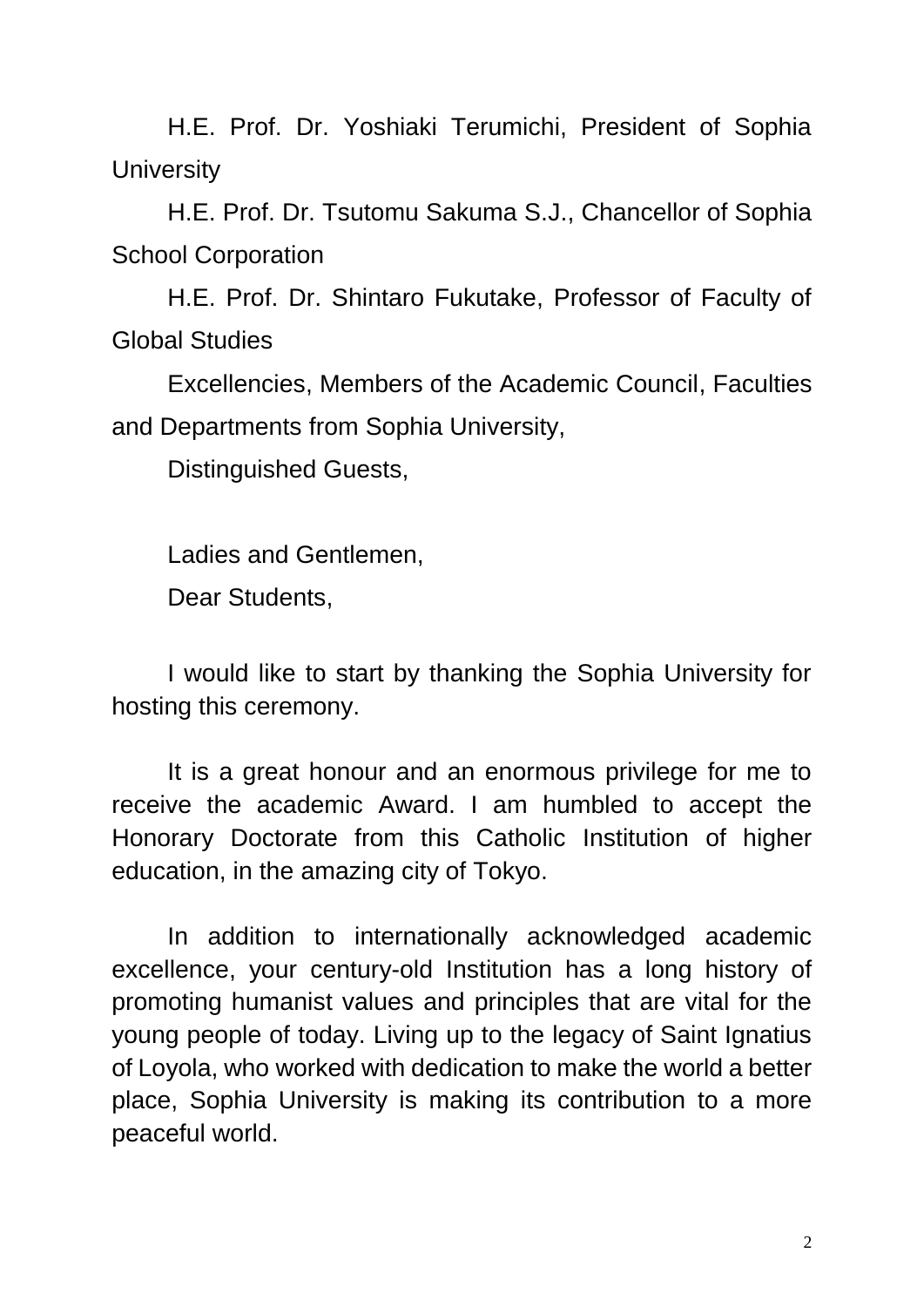This University cannot be separated from the resiliency of the Jesuits, nor from Japan and the Japanese people. Japan and its impressive post-war reconstruction is an inspiration to the world in general and to Timor-Leste in particular.

Ever since it was established, this most beautiful sanctuary of global education has being promoting globalisation and the internationalisation of human development, cooperation and peace, so that no one is left behind in this unequal and everchanging world.

Those, who know a little about me, know that I was never able to attend higher education. Instead, I had to enrol in the "school of life".

### **I. The period of Post-WWII**

My childhood was a happy one, even though I was poor. I ran freely on soft green grass in one of the many beautiful places of my country. As you may know, I was born right after the WWII.

My father was a primary school teacher. He would read me Catholic magazines and teach me many things, including stories from the War. He was one of those people who, in exchange for a pittance, helped the colonial power – the Portuguese – rekindle the notion of *"cross and sword"*, while never reneging on his own origins and traditions.

I think that is why I am starting my speech this way. My father was a man of principles.

He wanted to break away from the vision of a small world,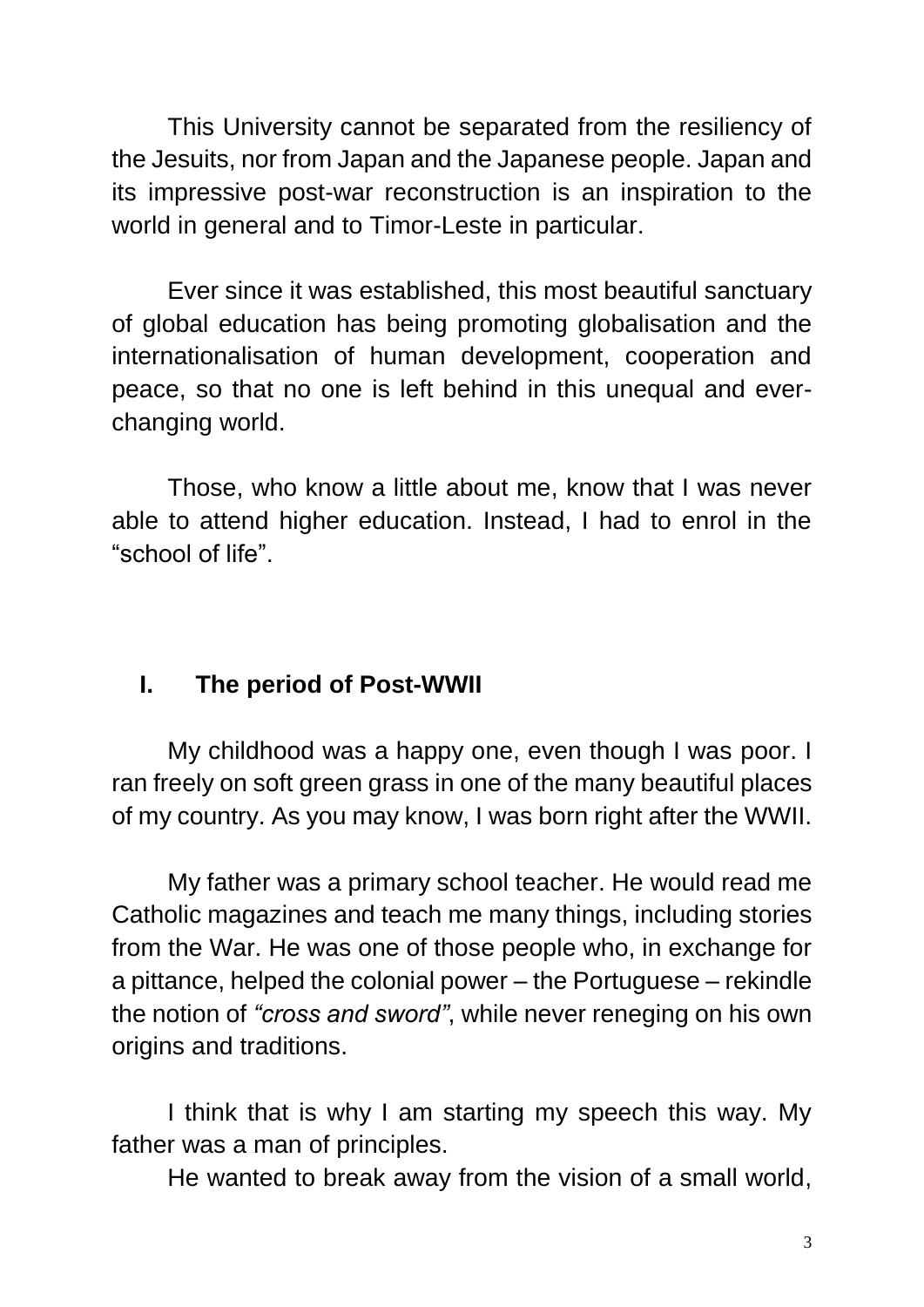where children grow without ambition. My father wanted his children to be able to dream of something more than a life of poverty.

That is how I came to study at the Dare Seminary, which was headed by Jesuit priests. Although a rebellious youngster, much of what I am today I developed during that time. I learned values and principles. I also learned about the importance of trust and the will to serve – particularly those most vulnerable and most in need of solidarity.

Here, I want to praise the commitment of the Jesuits by starting a High School Level in Timor, through the Dare Seminary, right after the WWII, from where many Timorese became leaders of the Resistance. I pray the 2 portuguese Jesuit priests, the still alive 100 years old Father João Felgueiras and his colleague Father José Martins, both choosing to stay in Timor, all over the 24 years of the struggle, to help the Timorese Youth in their clandestine activities against the occupiers.

While the world was dividing into two blocks that would fight for global dominance, we Timorese were uniting, in spirit, around a collective sense of identity.

A unique identity that, despite being indigenous, allowed itself to adopt moral and Christian tenets; an ancestral, historical and cultural identity that allowed itself to merge with new cultures, habits and traditions; and an identity that, even while supressed by the colonial power, became increasingly proindependence, with many through-generations anti-colonial rebellions, with the last big one happened in 1912.

The story of the brutal occupation of Timor-Leste, which lasted for almost a quarter of a century, is well known. I believe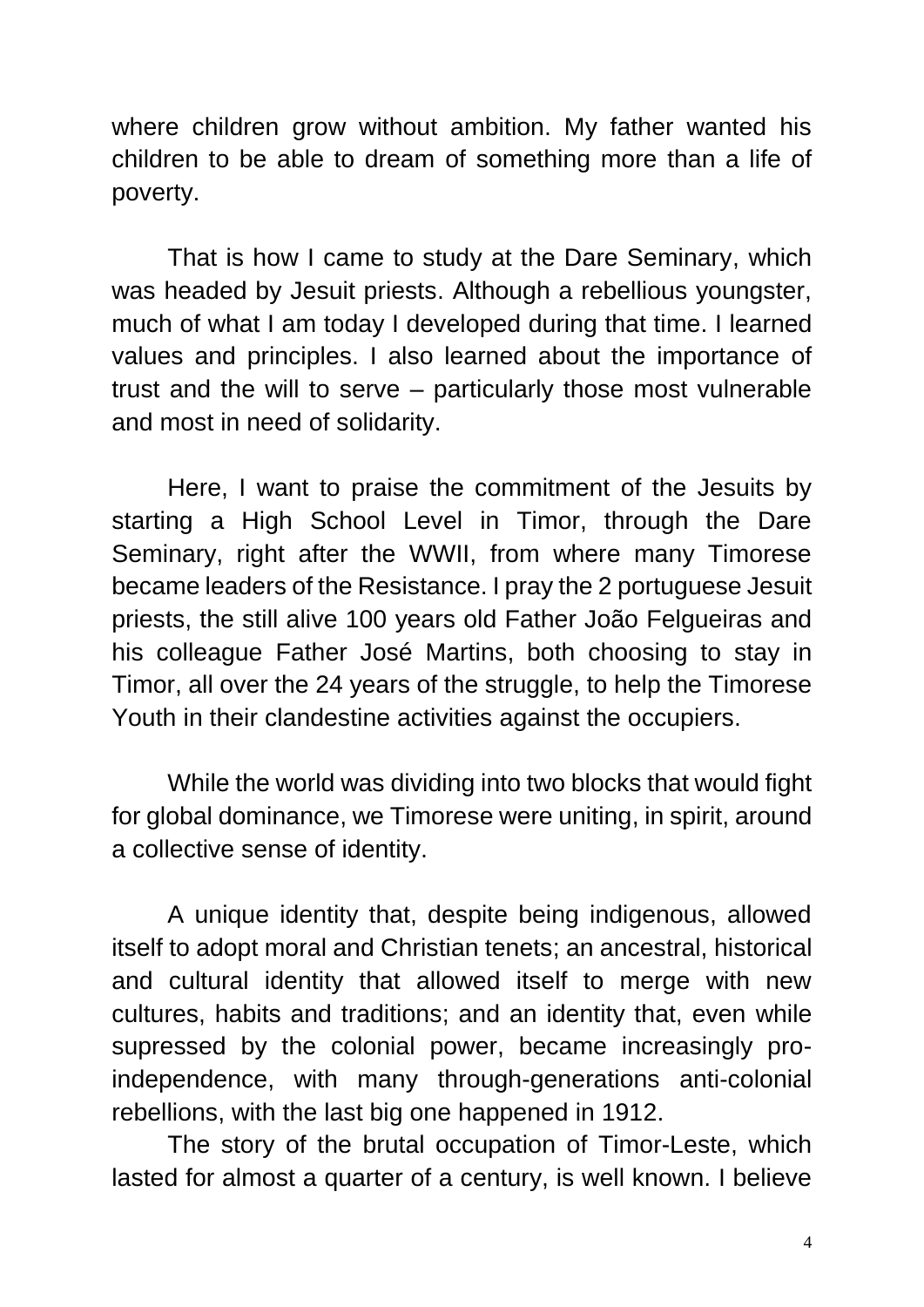that so is our resilience and the sacrifices we made for independence! And yet, we knew that we too were victims of the Cold War.

During the struggle we heard about the **New World Order** and it was, actually, what sustained us to continue to fight. And I believe that people everywhere were hoping for that New World Order that would bring stability, economic and social welfare and development.

As such, we, Timorese, learned to look at the world with critical thinking, understanding that the disintegration of the ideals of European superiority and the fragmentation of the bipolar world might enable us to continue to fight for selfdetermination.

This concept was not invented by the Timorese. Indeed, while nationalist ambitions have led to many bloody wars in the past, this could still not subjugate the will of the people to be free.

Even though the United Nations (UN) supported the decolonisation movements back in the 60s, it was only in the 70s, with the fall of the Portuguese dictatorship, that we knew for sure that the right to freedom and independence was not just a pipe dream.

But, during all those years, without any help from outside, it seemed that the right to independence was not a universal principle, because our people were dying and the international community was inactive to put an end to the war.

We resisted because the alternative was: extermination or total domination, by a foreign power. As such, knowing that we will not defeat the enemy by military means, our motto became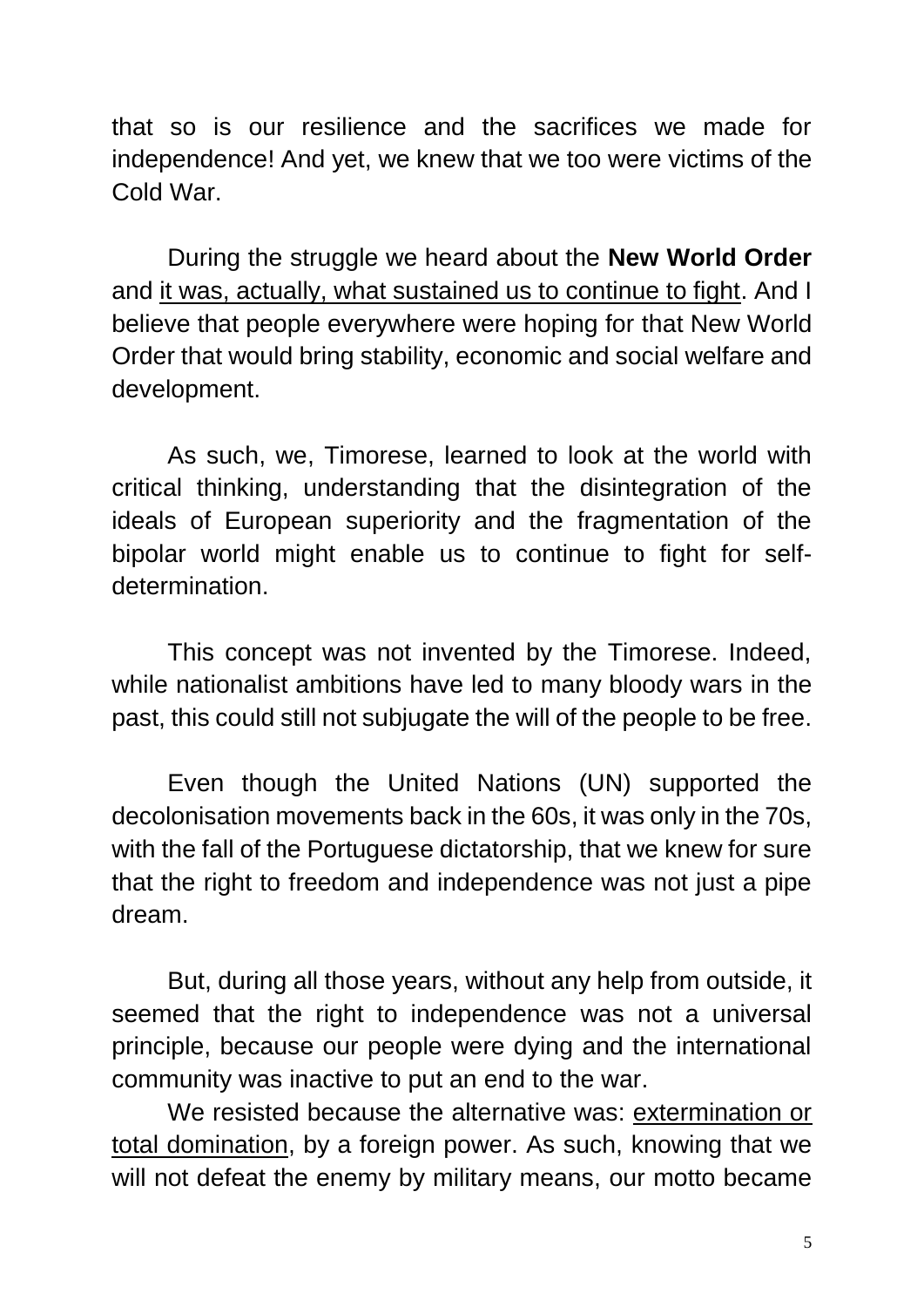#### **"to Resist is to Win"**!

And the Timorese People owe to the Solidarity Movements, including the Japanese Parliamentarian Support, which started to organize the Plea for our Right to Independence, under the Universal Principles of Self-Determination.

#### **II. The New World Order**

For a certain period in history, there was honest and serious dialogue between States and Nations, in the search for peace. However, in Timor-Leste we had to wait for too long.

In **March of 1983**, in an mutually agreed 'cease-fire' process, I met, in the jungle, the Indonesian military Commander, Colonel Purwantu, and I handed, to him, our Peaceful Solution Plan, asking him to send to President Soeharto, in Jakarta, to consider.

In that **"Peace Plan"**, we asked for a more direct involvement from the United Nations and to give way to Portugal and Indonesia to start negotiating honestly about a Referendum, in which the Timorese people would decide on their own destiny.

In **1992**, I was captured and sent to Cipinang prison, in Jakarta.

This was precisely one year after the infamous Santa Cruz massacre, where Indonesian soldiers killed almost three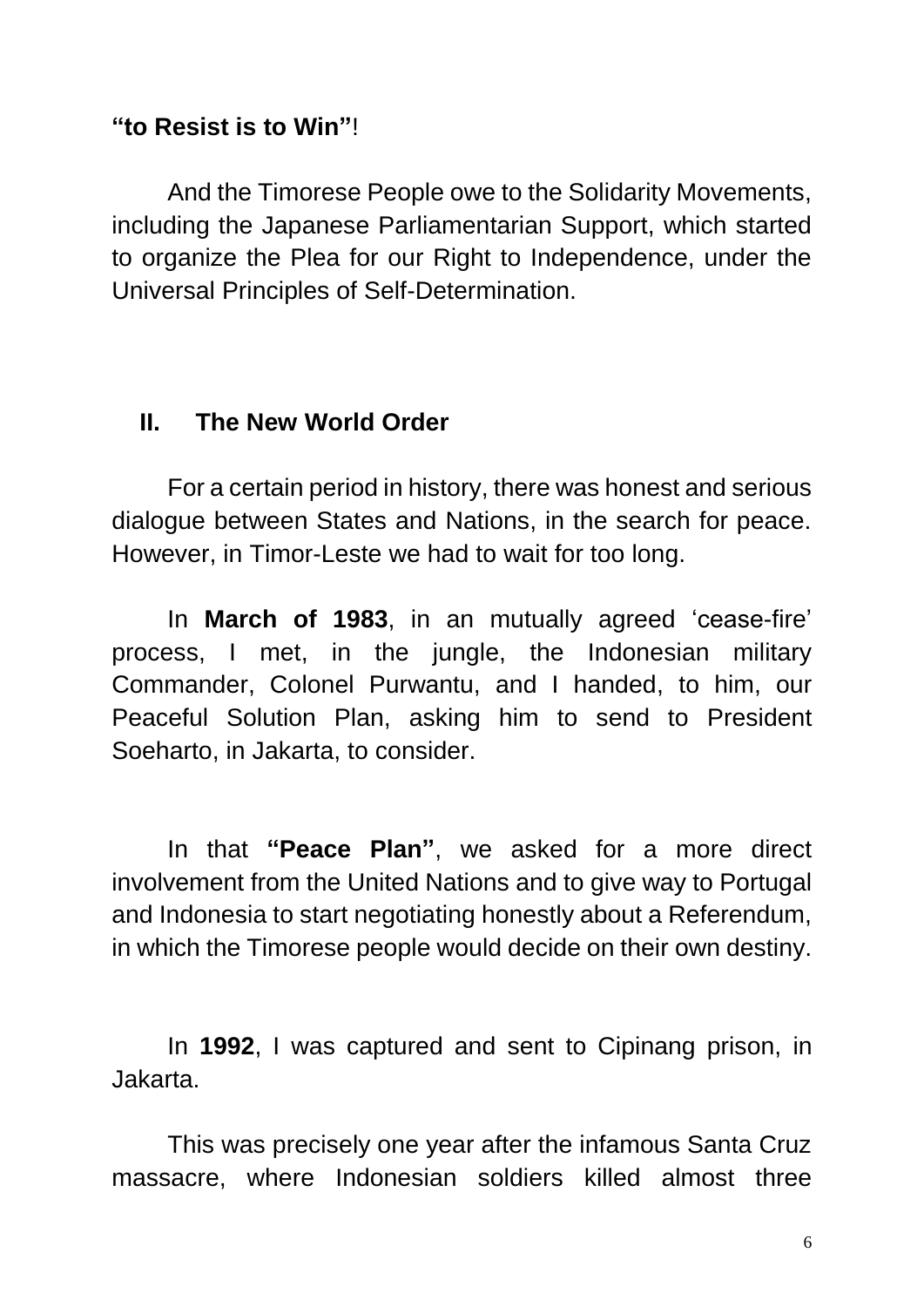hundred young people who were claiming to the world, through a peaceful demonstration, that the only way to solve our problem should be the result of a **negotiable and peaceful solution.** That massacre was 30 years ago this month, on the 12 of November.

In my defence in the Indonesian court, I said to the International Community that it was *"time to prove we are facing the new world order. We need actions that indicate a break with the situations inherited from the past*" 1 .

Sadly, nearly three decades later I continue, today, to make the same plea – '*We need actions that indicate a break with the situations inherited from the past.'*

Still, during that new dawn, States that had never shared the Western traditions of the Rule of Law, democracy, human rights, economic rights, social rights and a market economy started to become infused with new concepts.

It was during this period that the European Union was formally established, that the number of democracies grew and that societies and nations were pacified through negotiation and processes of technical assistance.

From Latin America to Africa and Asia, we can find positive examples on virtually every continent. This includes the normalisation of the situation between Iraq and Kuwait, the autonomy plan for the West Bank and Gaza Strip, the independence of Namibia, the end of Apartheid in South Africa

<sup>1</sup> <sup>1</sup> Xanana Gusmão (1994), "*Timor-Leste - One People, One Homeland*", Edições Colibri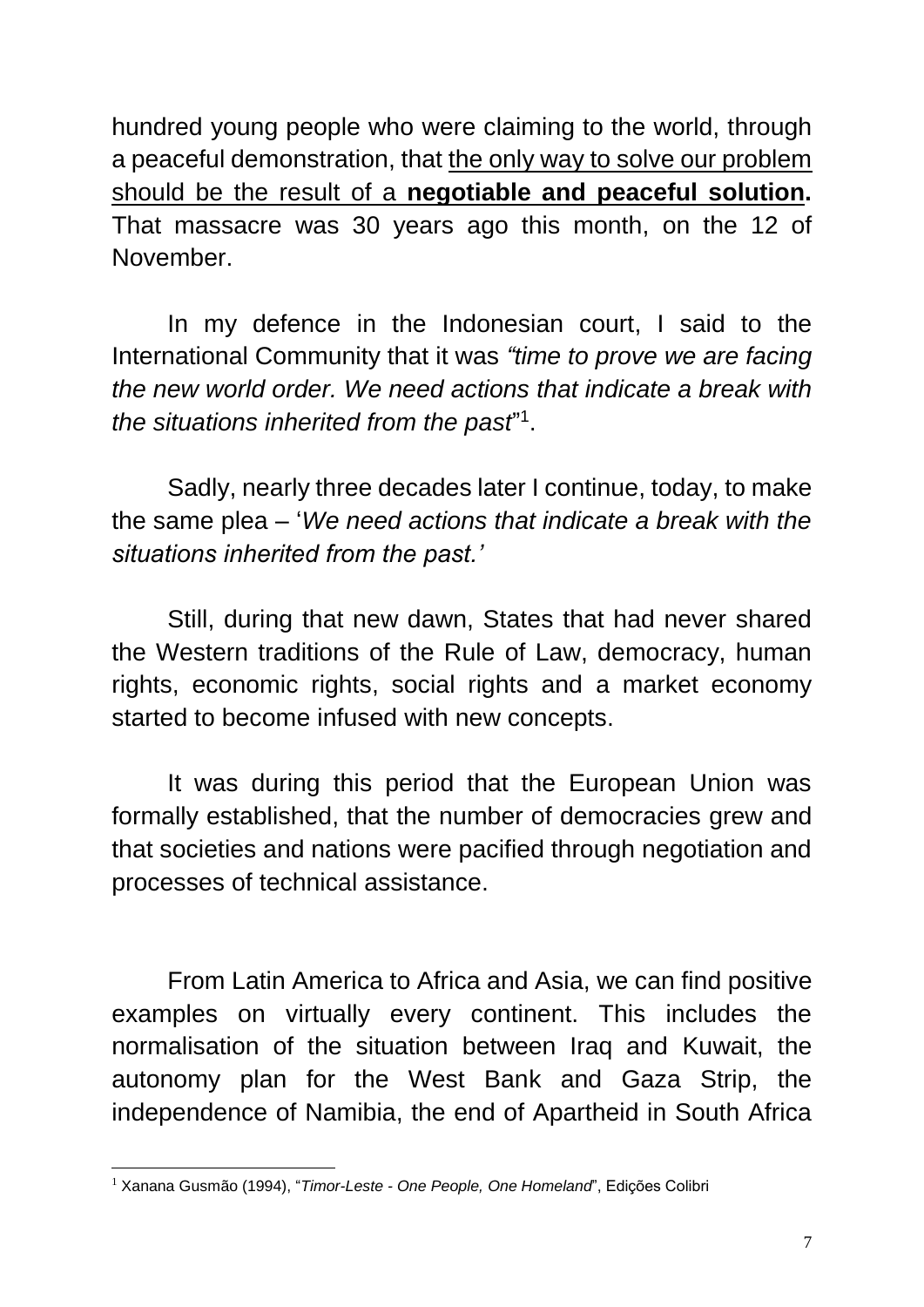and, as we saw, the start of the democratic transition in Indonesia, which walked hand in hand with the right of the Timorese to vote for their independence.

Still, what we need to highlight about that period are the movements in favour of peace and a collective effort towards greater diplomacy when resolving crises and conflicts, as opposed to a paradigm of mistrust, imposition and menace.

It is not a coincidence that Timor-Leste earned its right to independence through a **Referendum held in 1999**.

But, sadly, we had to wait for 16 years, from **March 1983 to April 1999**, to see our **Peace Plan**, which I presented to the Indonesian government, through Colonel Purwantu, **become a reality**.

I can say that my country is a result of the determination of its People to accept all the sacrifices and, of course, a success of multilateralism.

"*The independence of Timor-Leste owes much to the UN. Still, Timor-Leste also gave much to the UN and to the world, at a time when the UN needed this help. Timor-Leste proved that International Law can be put into practice. It proved that the UN and multilateralism work; that they are relevant; and that they have a positive impact in the lives of thousands of people. It also proved that conflicts can be resolved at the negotiation table*" - it was the UN Secretary-General António Guterres<sup>2</sup>, who said it.

After the destruction left by our occupiers, who were

1

<sup>2</sup> Bárbara Reis e Fernando Neves (2019), "*The Negociator – Diplomatic Revelations about Timor Leste (1997-1999)*", D. Quixote, Lisboa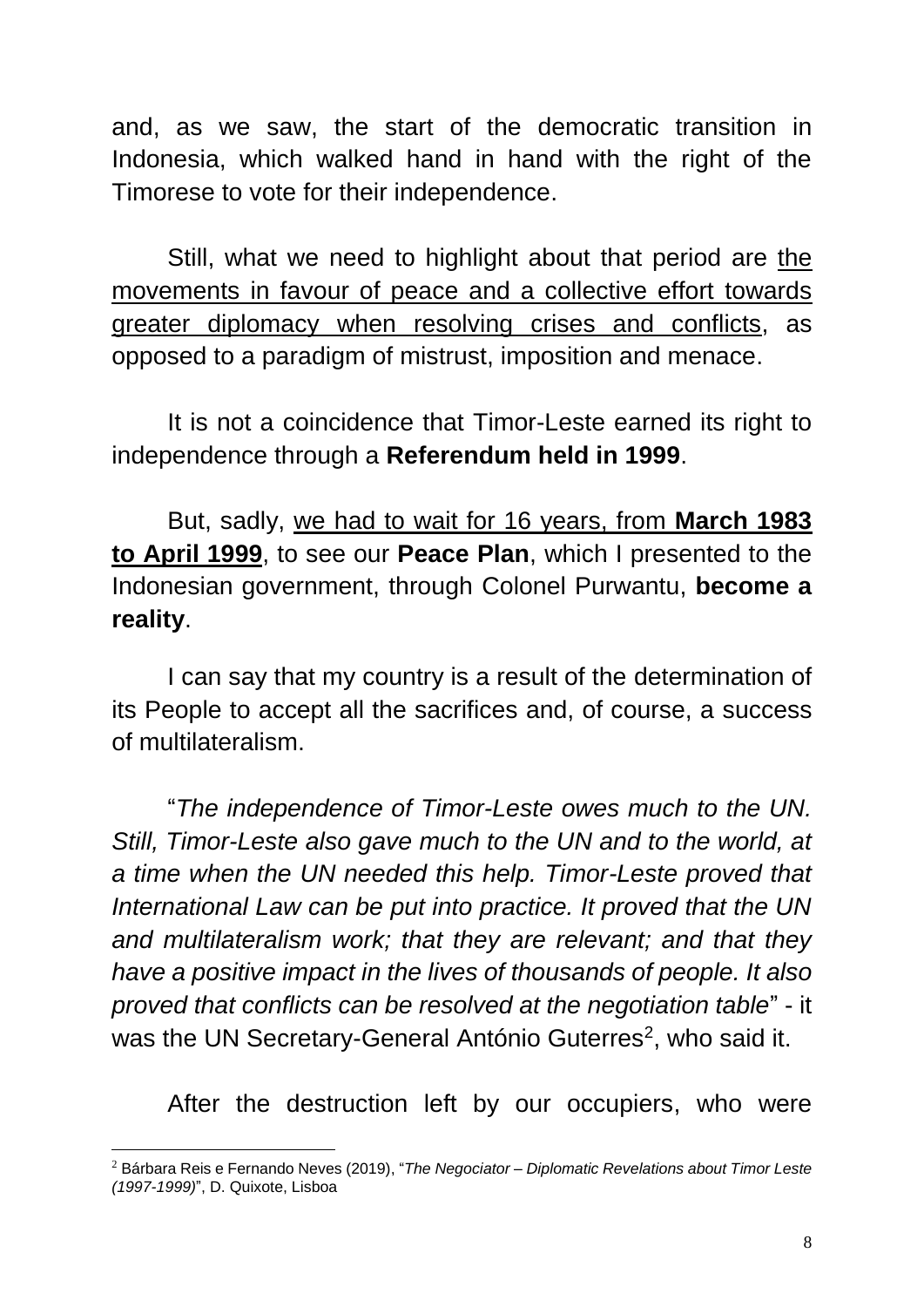enraged at the victory we achieved through democracy, Timor-Leste rose from the ashes. I must honestly say that the first few years of independence were not easier than the years of occupation. We had to learn how to be a State and how to be a Nation. This was no small feat, since our People were hurt and scarred from the years of occupation. This resulted in a period, between **2003 and 2007**, where we had cyclical crises of violence.

With the assistance from the International Community and with great effort from our people, in **2009**, we succeeded to put an end to our internal problems, keeping the promise we made to the World during the years of occupation - we never wanted to jeopardise stability in the region.

We were also able to acknowledge that we do not just share an island with Indonesia – we also share a future. Today we walk side by side, in friendship and cooperation.

Our Reconciliation is a model of good will, focusing on the future and on development, rather than being a tale of bitterness and conflict.

We also had to look inwards. We recognised that it is sometimes harder to reconcile amongst ourselves than with our "enemies". This led us to realise that we had to come together and work on our internal differences.

As a Nation, we acknowledged that we could not build a State without building peace within ourselves.

And so, we started a process of dialogue, seeking to engage all our people. We adopted a new political stance when dealing with our people and our institutions, searching for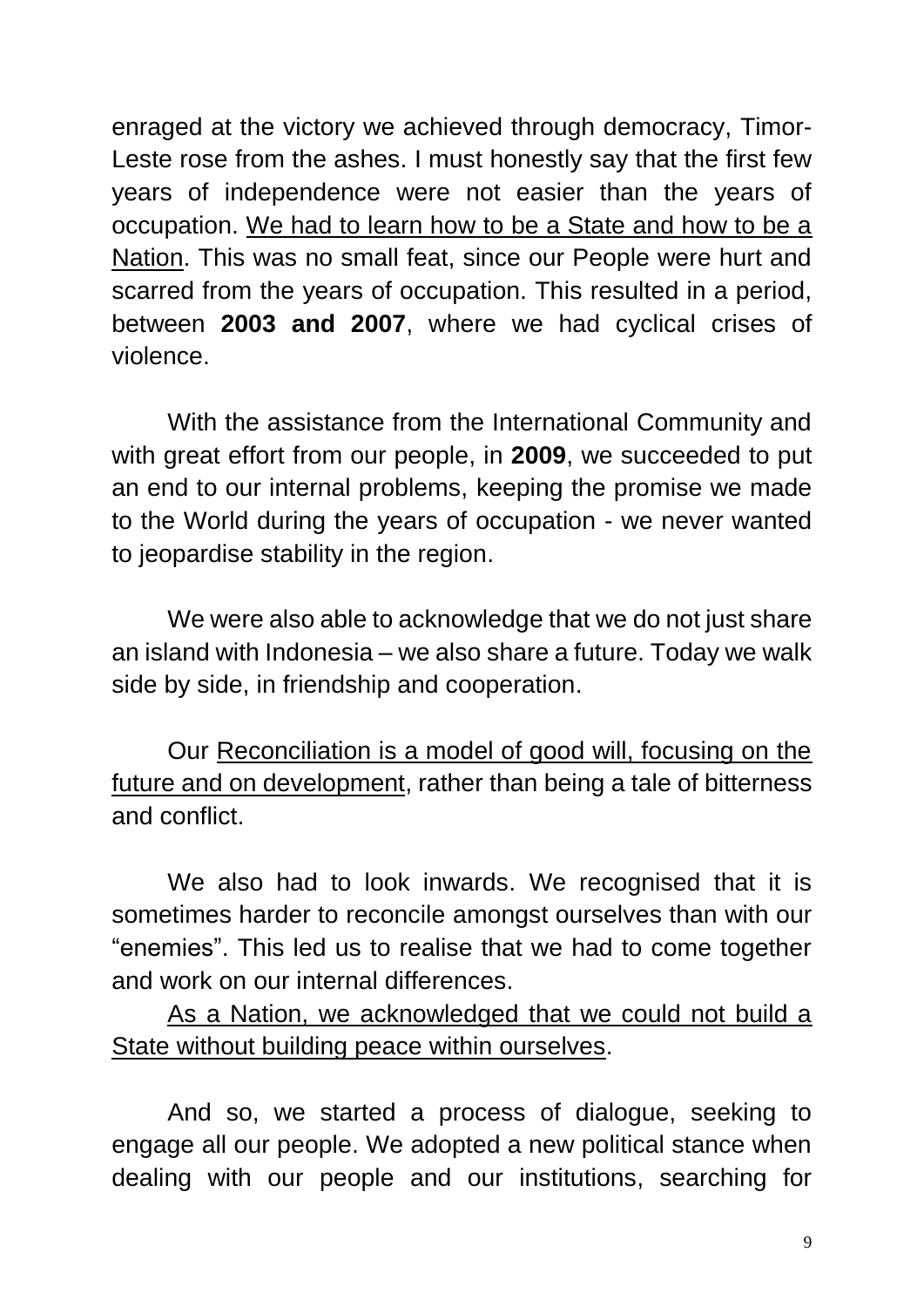solutions. We dealt honestly with the root causes of our problems, through a bottom-up approach, putting the interests of the whole above any individual interests.

We advocated dialogue and peaceful political actions in the region and in the world, namely through the **'g7+'**, a group, established in **2010**, by 20 fragile and conflict-affected States that wanted to share their experiences and to promote Peacebuilding and Statebuilding, Reconciliation and Sustainable Prosperity in this unequal world.

And, when we solved our internal crisis, we launched the motto *'Goodbye Conflict, Welcome Development'*, now adopted as a political commitment by the **'g7+'** Organization.

### **III. From 9/11 to the Covid-19 pandemic**

The New World Order turned into a New World Disorder.

The world became governed by political and economic supremacy. Despite the military power of the United States of America, which reacted ferociously to the 2001 attacks, we were left with a multipolar world, where a new orchestra sets the world's trends – or divisions.

The truth is that the New World Order resulted in an appalling contrast between the rich North and the poor South, but for a few exceptions. And worse than this disparity is the "colonialist" condescension of the rich, telling others what they should do in their own countries.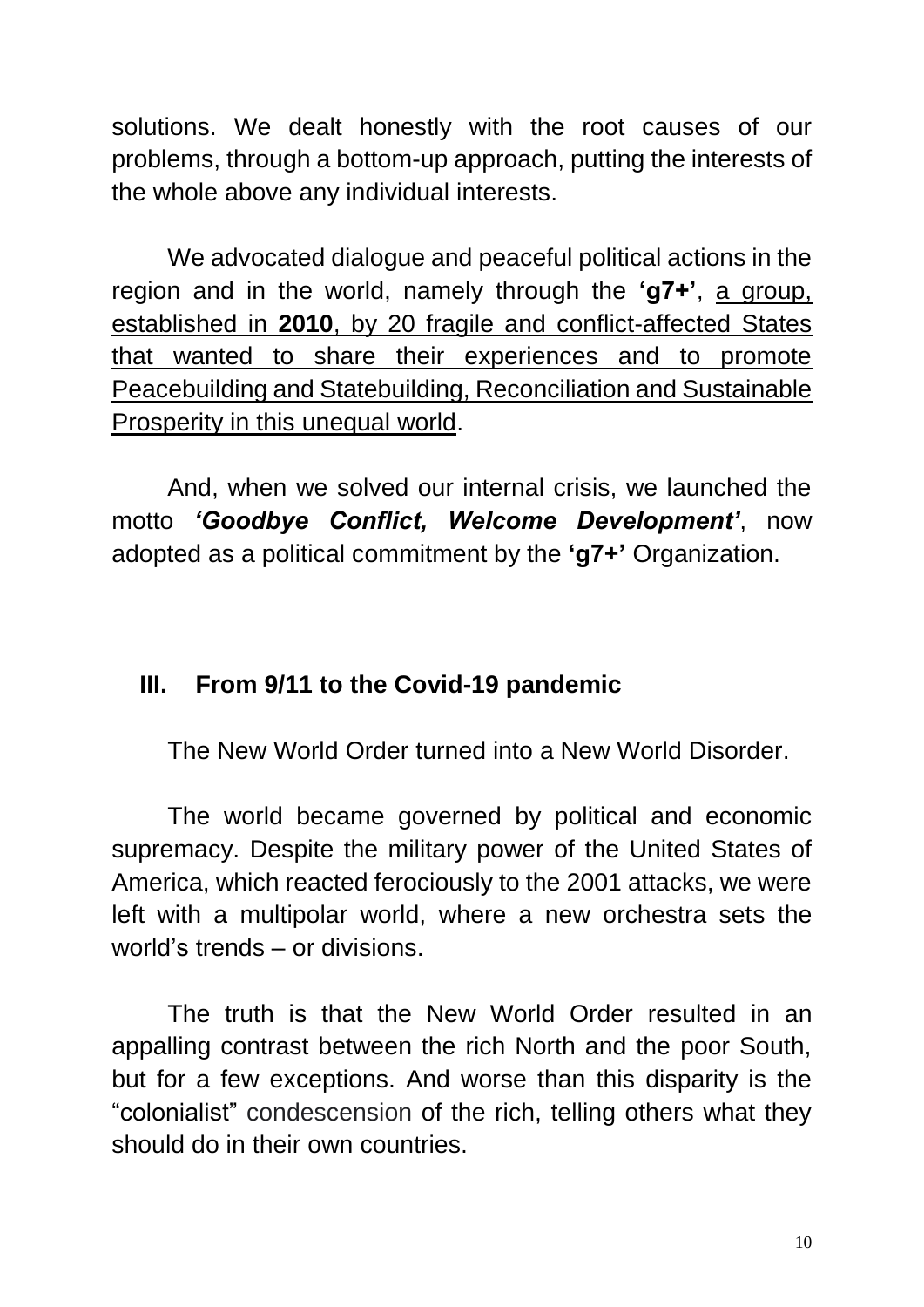Every action by government agents, the private sector, development partners and each private citizen should seek to advance Peacebuilding and Statebuilding. Dialogue and preventive diplomacy are much more likely to succeed than any type of military action, and will prevent the sacrifice of countless lives.

In **2011**, the UN Secretary-General Ban Ki-Moon defined preventive diplomacy as "*diplomatic action taken, at the earliest possible stage, to prevent disputes from arising between parties, to prevent existing disputes from escalating into conflicts and to limit the spread of the latter when they occur*" 3 .

And yet, there are World Leaders who discuss peace agreements at lunch and sign arms deals at dinner! Most conflicts in fragile countries are the result of hegemonic policies by powerful nations and/or their multinationals. Fragile countries are often used as battlefields, in which other parties wage their wars.

On the other hand, Peace often depends on a deeply personal commitment. And it is in Universities such as this one, with so many talented young people, that we may start to make a difference. Education for Peace must begin in our schools and our Universities.

It will have an enormous impact on every aspect of public and private life. That is the hope that young people give us – that your skills and knowledge may contribute to a more just and tolerant world.

<sup>1</sup> <sup>3</sup> Secretary-General's Report (2011), "*Preventive Diplomacy: Delivering Results*"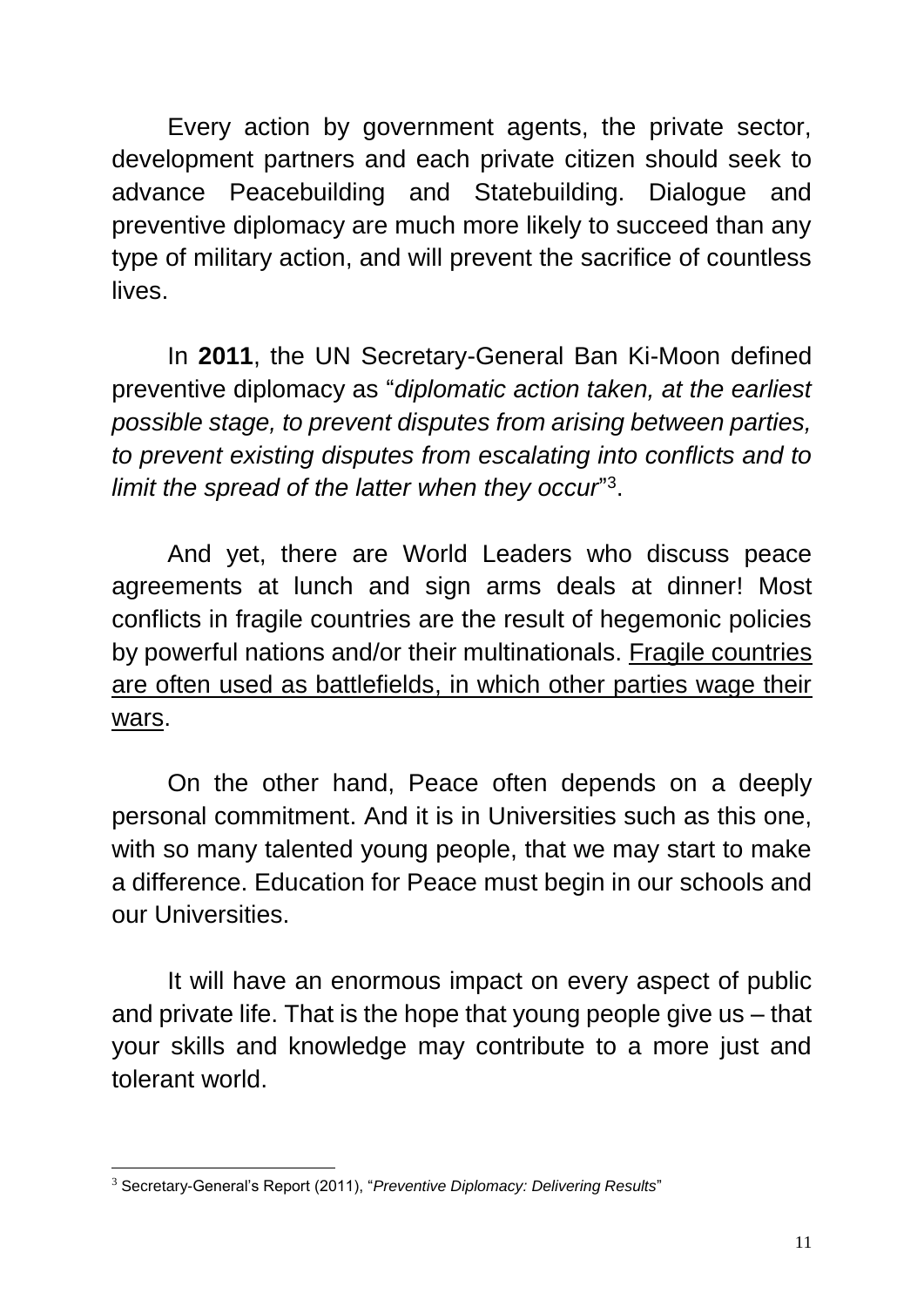You can learn from past and current mistakes to build a better future.

I know it must be tiring for you, the **"men and women of tomorrow"**, to listen to the same things over and over again. That you will be the ones to put into practice what the *"men and women of today"* only say in words. Still, that is what hope is all about!

We also have **Climate Change**, an issue that led to over 100 world leaders holding a two-week meeting in Glasgow. Based on scientific evidence, Climate Change is being felt in various countries and threatens the survival of the Small Island Developing States (SIDS), and ultimately all humankind.

And you, young students, know this. Japan is one of the countries most affected by climate change: storms, heat waves and typhoons, causing death, destruction and huge financial losses. Meanwhile, there are people in Madagascar reduced to eating grasshoppers and even mud.

Ladies and gentlemen, Dear Students,

We see World Leaders and Organisations trying to respond to humanitarian crises, increasing hunger and misery, and the impacts of Climate change, and still we continue not to address the root causes of problems. We continue not to apply the concept of "*diplomatic action taken, at the earliest possible stage*", which is to say that we continue not to act pre-emptively.

Even those, who did not have the opportunity of attending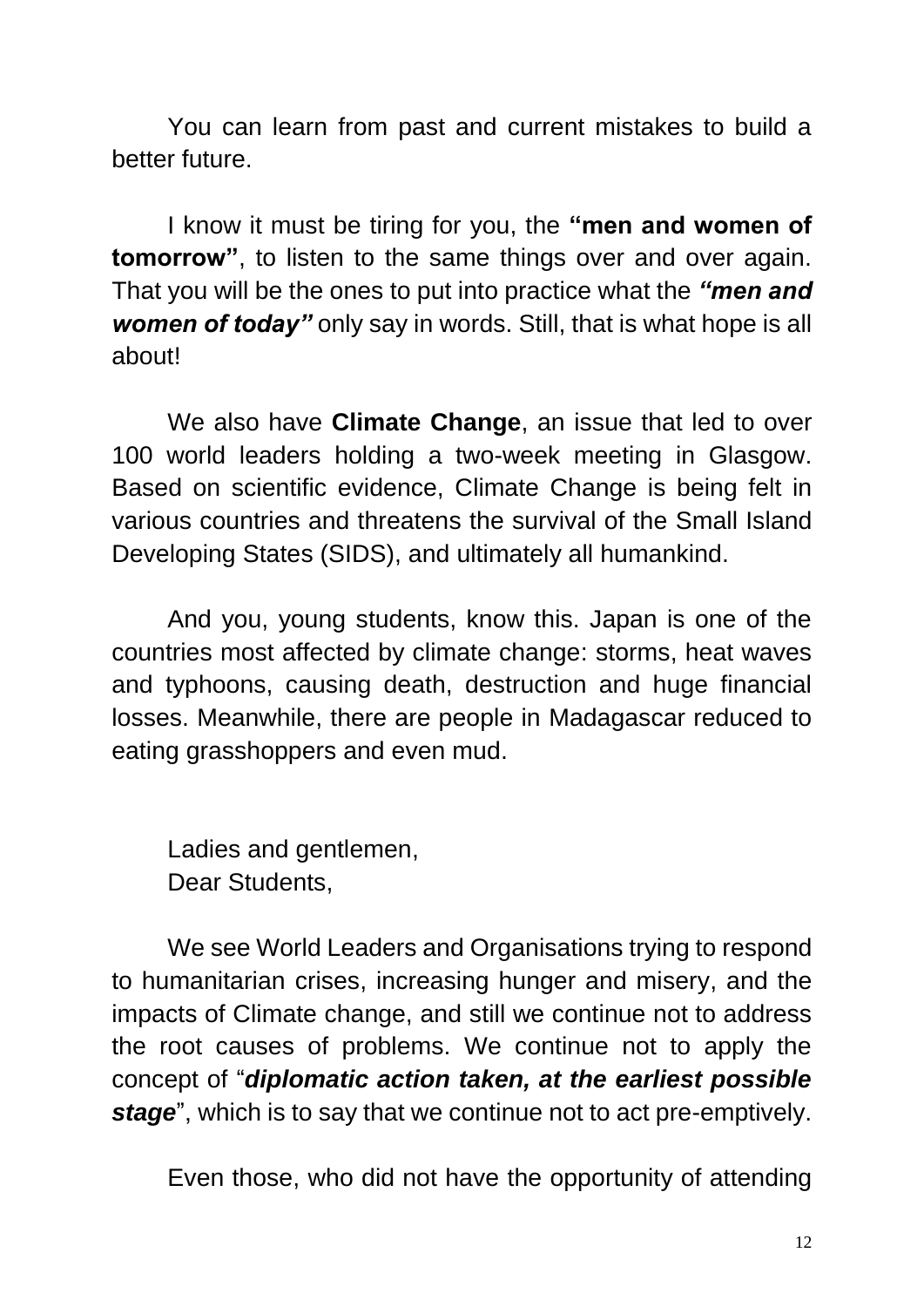school, know that there can be no lasting peace and no development solutions without first casting seeds and tending the roots, so that the plants may grow. Furthermore, each seed requires different care, and each fruit may turn out to be promising or disastrous.

It pains me to see that some human beings have difficulty accepting that an international system of open dialogue and genuine negotiation may be more advantageous than a system of confrontation and of "*me first*" policy, by thinking that the multilateralism is a limitation to sovereignty.

### **IV. A new era of peace and development in a post-Covid world**

History gives us no great reasons to be optimistic. There is not a favourable planetary climate, in every sense of the word 'climate'.

Yet, today I still want to be optimist.

I want to believe in the extraordinary intelligence of human beings and in their ability to do good things. At a time when we hear about a new industrial revolution based on artificial intelligence, how could we not be optimistic that we will be able to find solutions for the common good, instead of increasing disparities?

As some countries move on from the disaster, brought by the Covid-19 pandemic and the geopolitical map is redrawn, it is imperative that we move towards global peace and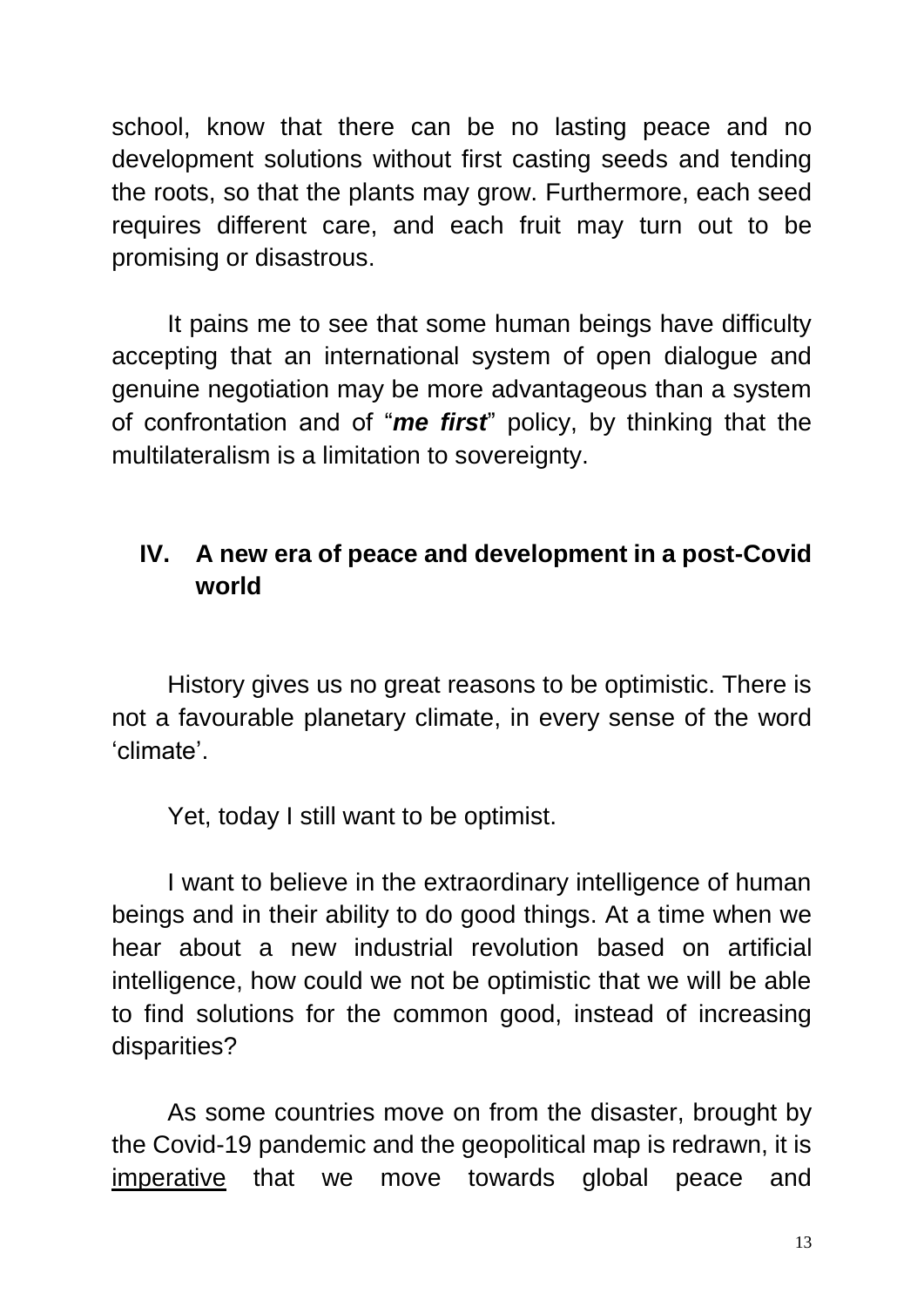development.

The pandemic interrupted the normal flow of history and exposed many of the weaknesses of the international order.

And yet, despite the closing of borders and the economic, social and institutional crises all over the world, despite the fact that the poorest countries became even poorer and despite the overall weakening of democracy, there was a special moment in this tragedy that must be seized upon.

So many people rightly believed that the pandemic was a unique opportunity to build a better world. So many people responded collectively to the need for isolation and social distancing, and understood the value of collective action. Many people suddenly found their children deprived of access to education and/or the necessary technologies to pursue that education, and therefore feared for their future. Many people suffered with the interruption of access to raw materials, goods, services, markets and consumers. For many people, it was the first time they were unable to cross borders at will.

Did we learn anything from this? Do we now feel more empathy towards others for whom these difficulties are part of their daily lives? I doubt it....

Perhaps we will understand better if we know that some countries in Africa have vaccination rates below 1%. Not only is this tragic for these countries, it also creates a risk of new variants emerging, which may lead to a new public health crisis and render useless the higher vaccination rates achieved in the richest countries.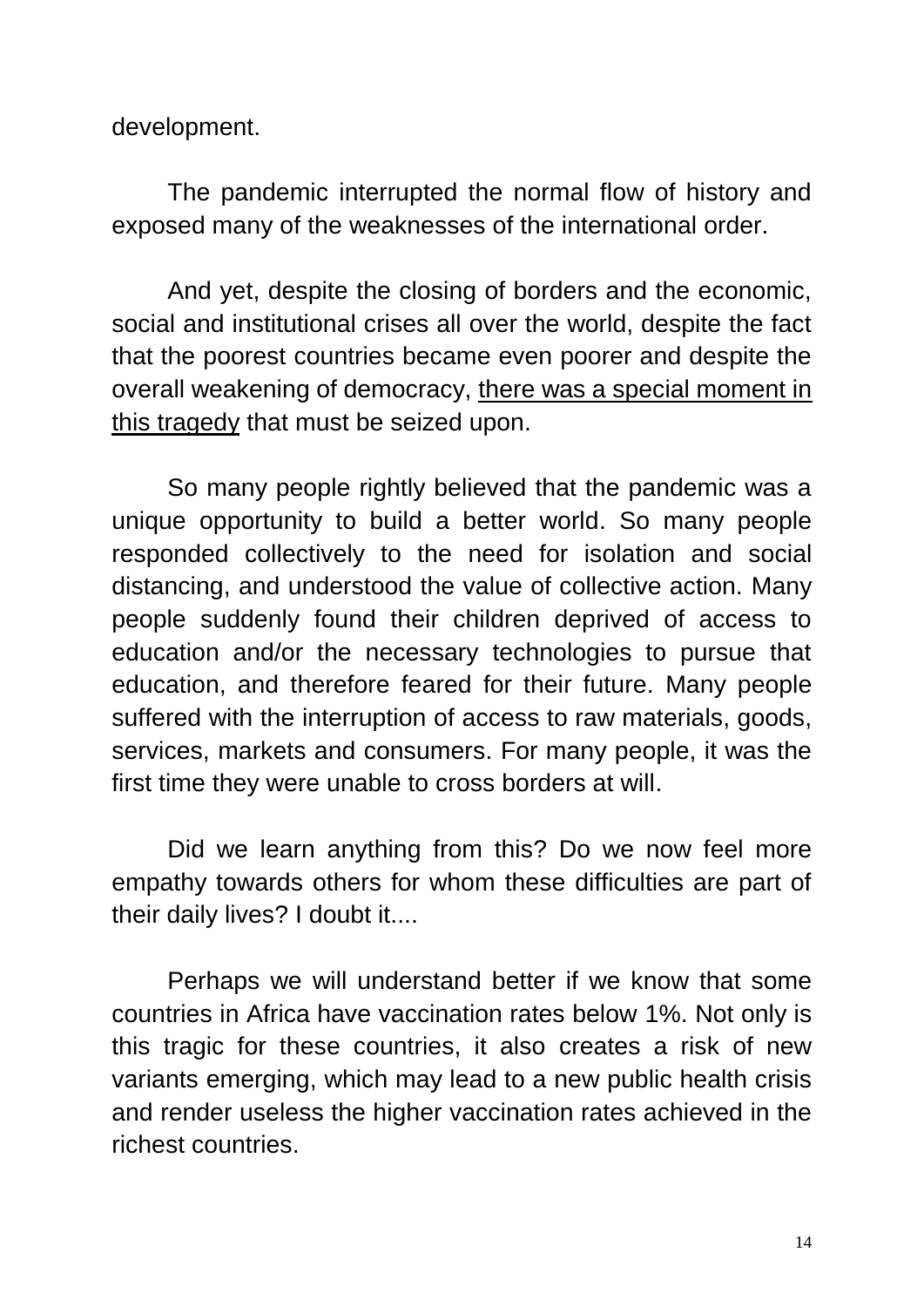Two days ago, the news about Covid-19 were terrifying and Experts said that, *'till March 2022, will be more than 2,2 millions new deaths'*! And, right this morning, I learned that WHO will have a Special Meeting, just today, to discuss the emerging, in South Africa, of a new Covid-19 variant, with 'large number of mutations'.

We all can see that it is time to really understand that 'no one is safe until everyone is safe'.

People speak about a changing world, but they do not say much about what has to be changed individually or as a society. There are no right or wrong perspectives – instead, there are tensions that do not result in the reconciliation of perspectives, actions and intents.

We need individual change in human beings. One Greta Thunberg is not enough, we need several Gretas and for every issue that troubles us. If we do not want extremist acts on our borders, then we cannot allow extremist positions within our own borders. We must work to ensure a new international order that serves everyone's interests.

We need new heroes such as Mahatma Gandhi, Nelson Mandela, Kim Dae-jung, Martin Luther King, Kofi Annan, Malala Yousafzai, and a recently deceased, the former President of Portugal, Jorge Sampaio, who among other things created the Global Platform for Higher Education, which was initially meant to assist Syrian students and was recently expanded to include, as well as Afghan students, all students who have refugee status or who have been affected by humanitarian emergencies or crises.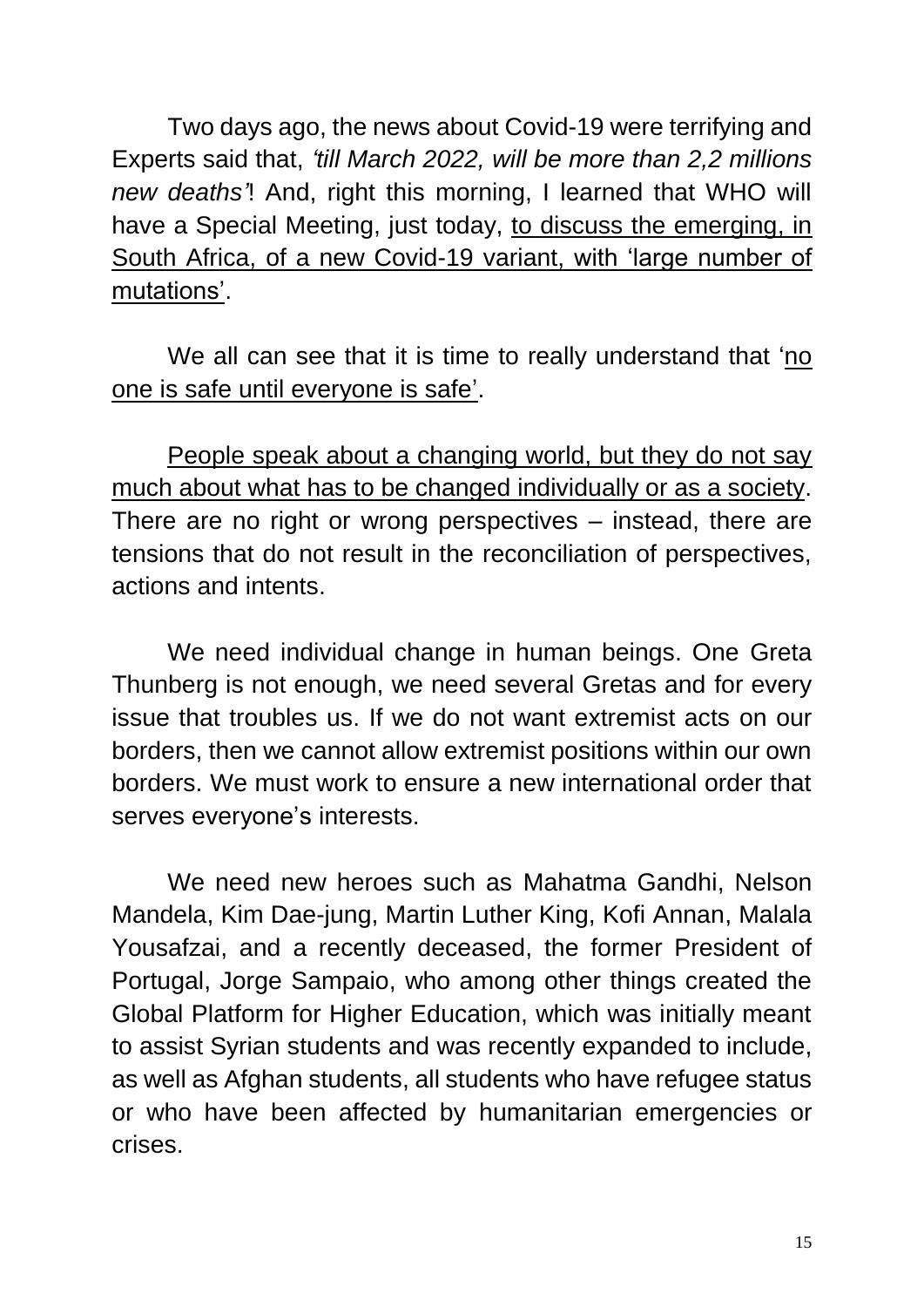Your Excellencies Ladies and gentlemen, Dear Students,

I know that I have already taken much of your time, but before I conclude I would like to raise two more aspects that I believe to be essential.

**First**, the importance of education to a World of Peace and Development. In my view, educating children and young people is part of preventive diplomacy. Enabling access to the tools, that allow young people to fulfil their destiny of participating in a more developed and peaceful future, is the best investment any country can make, particularly in the case of young people coming from situations of fragility.

In Timor-Leste, the St. Ignatius of Loyola College has been making a difference. Established in 2014, it has already produced its first graduates. More than just a school, the St. Ignatius of Loyola College may be a significant part of the future of a country, where a third of our population is illiterate and over 50% of our population are under 20 years old.

We appreciate the support of the "Jesuit Education Project", particularly the support from Japan, which allows our young people to continue their higher education in order to make a difference. This means more young people who can now play their part in achieving the impossible!

**Secondly, the Climate Summit, which concluded around** two weeks ago.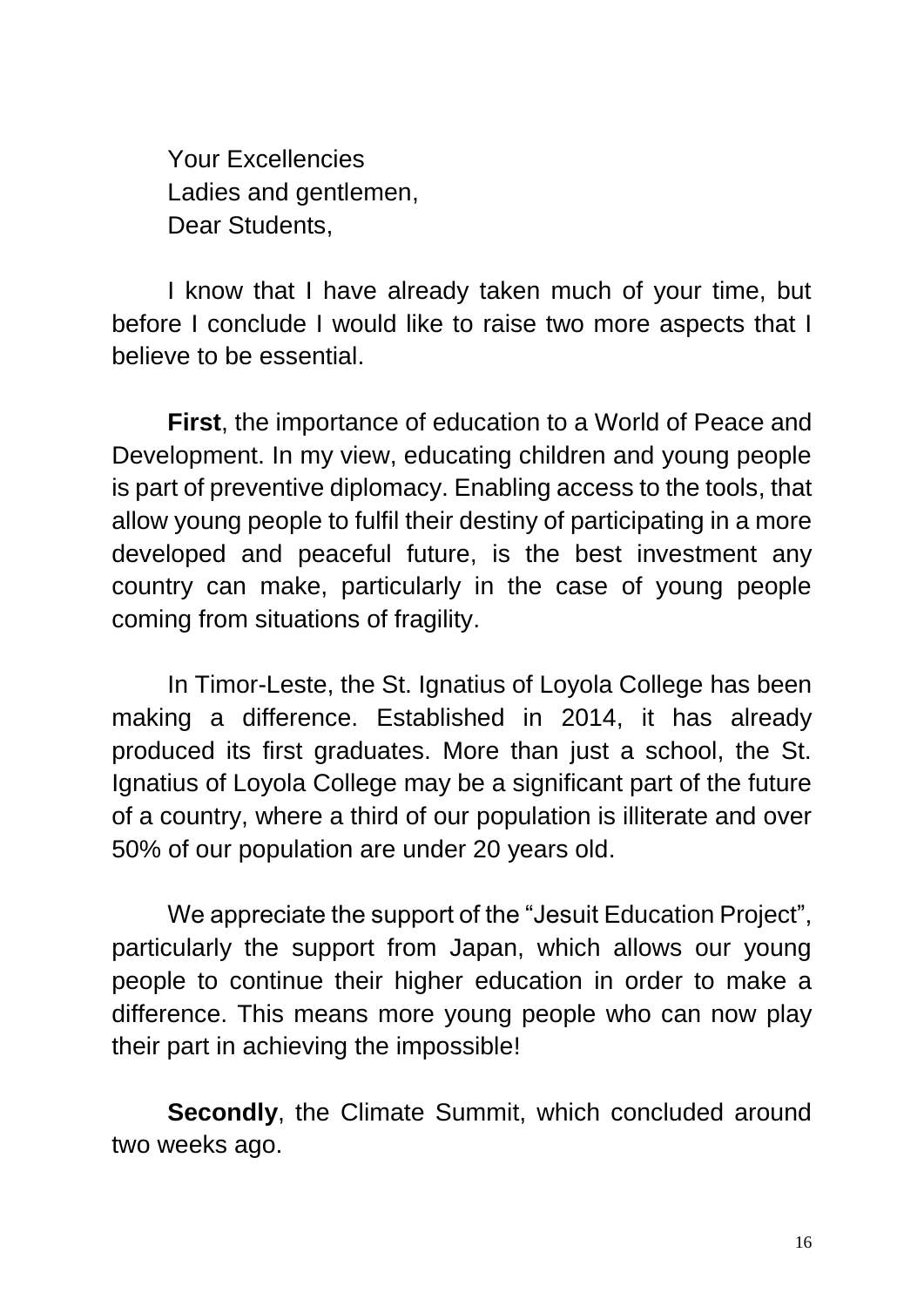We cannot consider that this summit was a success in terms of commitments for mitigating the major threats looming over our future. This should come as no surprise. Indeed, if we cannot solve the pressing issues of today, we could hardly be expected to solve those of the near future.

Civil society was well represented, like the thousands of individuals who took to the streets to put pressure on political decision makers all over the world.

As much as this Summit failed, it is still a success. To bring together almost 200 countries to discuss agreements to address a crisis that many have not yet felt is no easy task, particularly since national interests will always prevail. I say this because I have some experience of negotiations, albeit just between two countries!

When catastrophes arrive at our borders, it is likely that the leaders who sat in Glasgow will no longer be among us. However, you will be. You and your children, and your children's children. Collective action must start today.

Unfair as it may be, this is once again in your hands.

We all know that an alliance on climate requires a good relationship between the States entering that alliance. In view of the "important absentees", it seemed to me that there were more smiles than pacts and commitments. It is the reflection of how things are today.

Those World Leaders smiling in Glasgow tend to be the ones who have contributed the most to climate degradation, rather than those who are suffering as a result of those actions,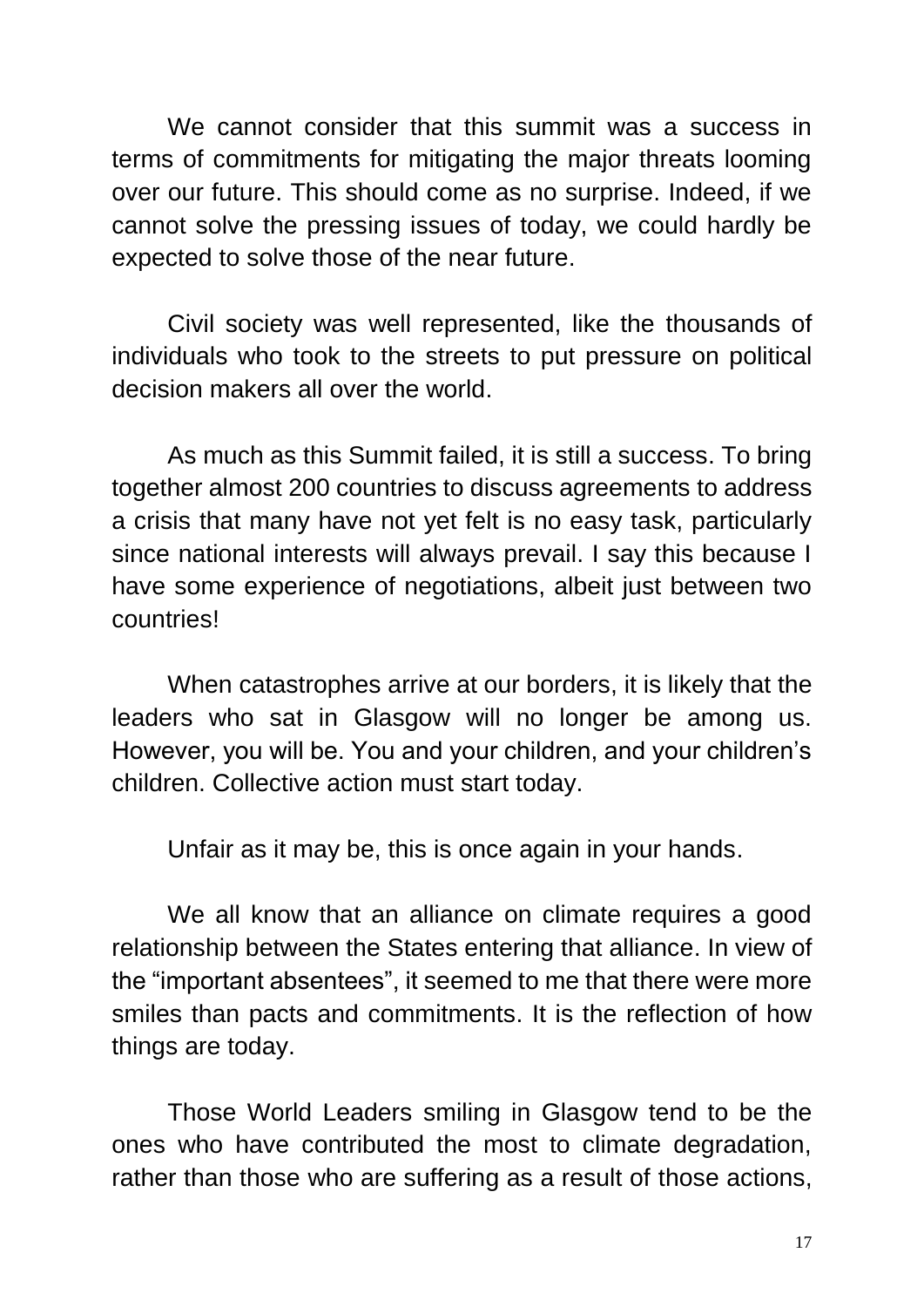since the latter could not even convey their voices properly, let alone their smiles. Thus, developing countries can very well see this Summit as a failure.

Nevertheless, and because I want to be an optimist, we cannot lose heart as long as we do not go another six years until the next agreement, like we did between the Paris Agreement and COP26, and provided that negotiations in good-faith continue, correcting mistakes and amending commitments to make them more ambitious, but still feasible.

And speaking of commitments, as the Special Representative of Timor-Leste for the Blue Economy, I must ask what commitments have been made concerning the health of the ocean – just one ocean, because it connects us all.

This asset of humankind represents over 70% of the planet's surface and absorbs one third of the world's carbon dioxide. Its grass, seaweed and mangrove forests have the potential to contribute with over 20% of the necessary carbon emission reductions. However, I do not think the ocean is being taken into account when discussing ways to protect the planet from global warming. We are also failing to address the issue of increasing ocean pollution, particularly from plastics.

Protecting the Ocean is protecting the Planet, and protecting humankind is not leaving anyone behind. This is achieved through responsible economic development.

When will we have the opportunity to offer individual effort towards a collective benefit? Humankind needs cooperation towards the common good, the sooner the better.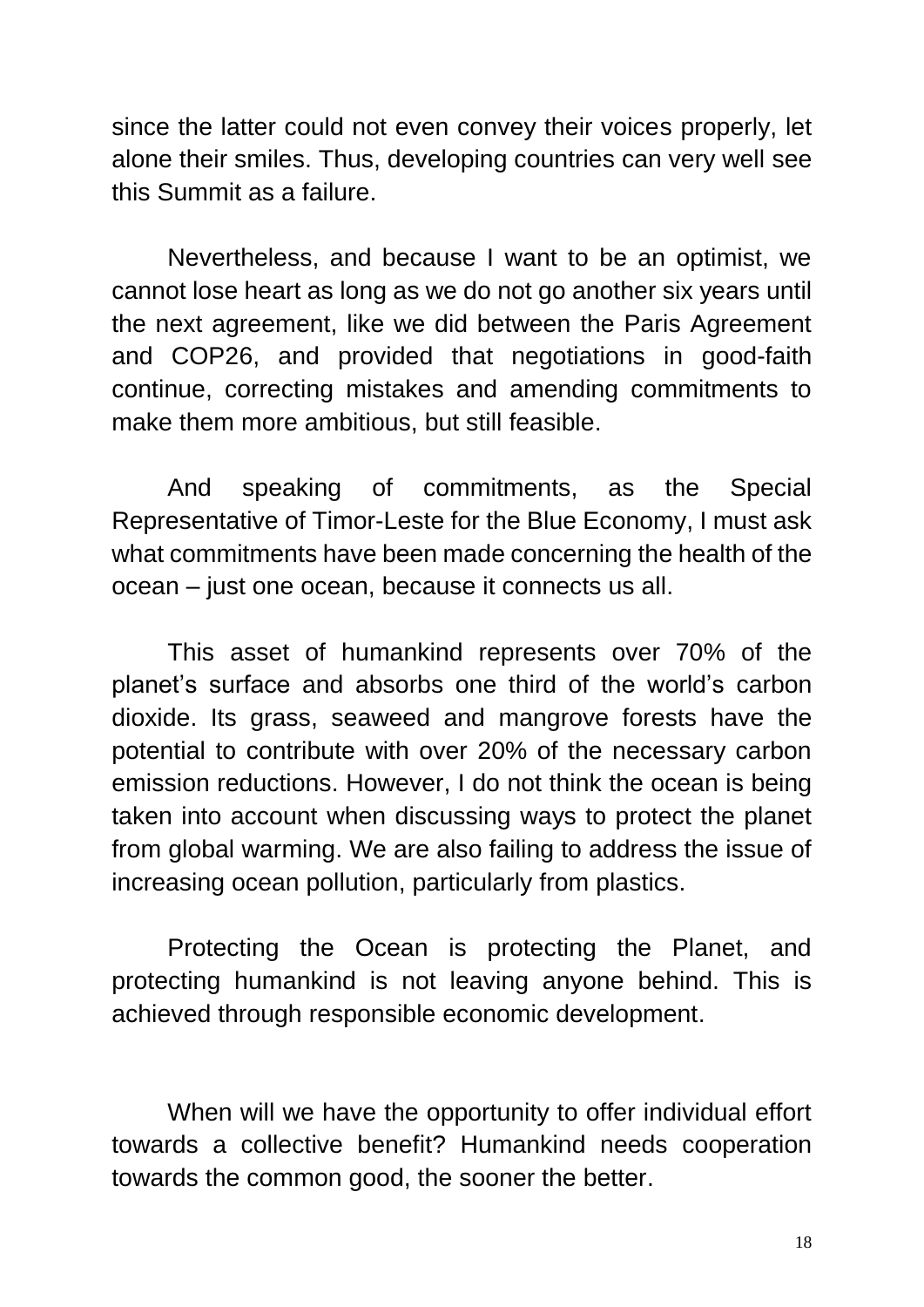If I may quote something I wrote back when I was a political prisoner: "(...) *Today, in the shackles of anger, I recall the guerrilla fighters who died in battle. And I want to die in a life free from prison. So that I may give life to those who knew how to die!" 4*

There is a lot going on in the world that merits our anger – issues much more serious than refusing to be administered a vaccine, that is the outcome of cooperation by the world of science towards the common good. In the post-Covid World, my only wish is that our efforts may honour all the victims of poverty, violence, war and climate change, as well as the more than 5 million people who died, as a direct result of the pandemic.

We need people like you, dear Students, with courage to defend causes that are not yours, but everyone's.

This is the way we can move towards a World of Peace and Solidarity. This World needs more courage and you, dear Students, can prove it's possible. We need to dream of the impossible, until the possible becomes real.

Everyone has this power – or maybe even this mission  $$ particularly the young people in attendance today. You must never forget that even in the most complex game of chess a simple pawn can change the course of the game and secure a win.

Do it, my dear Students… have the courage… show your commitment… and hand in hand with other young people around

1

<sup>4</sup> Xanana Gusmão (1994), "*Timor-Leste - One People, One Homeland*", Edições Colibri